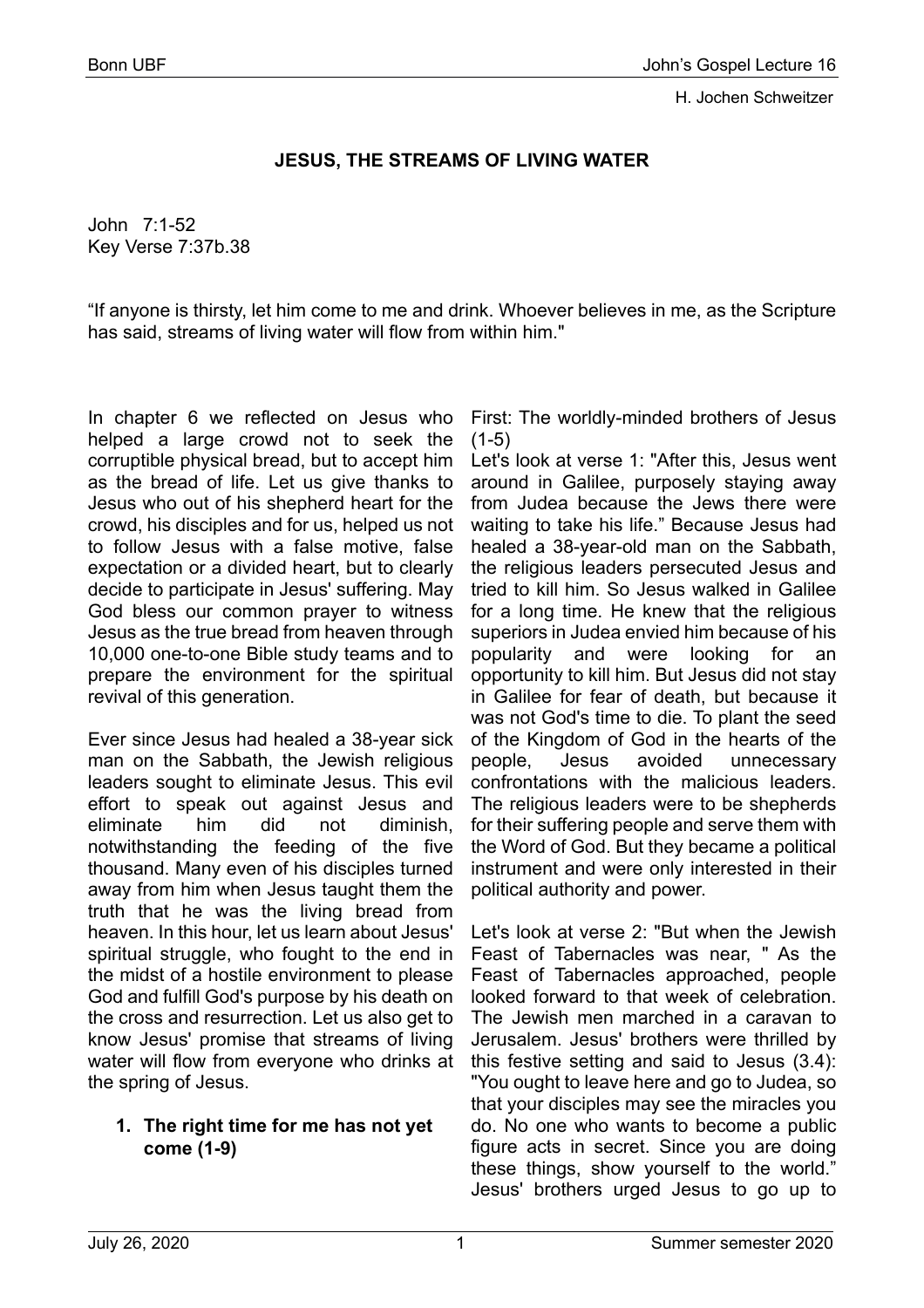Then they would wave back like football stars, sign autographs, give interviews and get countless likes on Instagram and Facebook. Jesus' brothers were thirsty for the praise and recognition of the people. They want to use Jesus for their own glory and popularity. But Jesus didn't seem to have any desire to go to Jerusalem at all, even though people from all villages and cities were enthusiastically moving to Jerusalem.

What does the author testify about Jesus' brothers? Let us look at verse 5: "For even his own brothers did not believe in him." Jesus' brothers did not believe that Jesus was the Son of God. They did not recognize his true greatness, his origin, his sonship with God. Therefore, John testified about them that they were men of unbelief. Unbelievers are people who are not spiritually minded and who do not belong to God but to the world.

Second: Jesus' decision to please God (6-9) What did Jesus tell his brothers who were pressing him? Let's look at verse 6: "Therefore Jesus told them, "The right time for me has not yet come; for you any time is right." "My time" and "my hour" is one of the most important points in John's gospel regarding the climax of the redemption story through Jesus' death on the cross. In verse 6, "my time" refers to the best opportunity in which Jesus would accomplish God's work of redemption. Jesus sought this best opportunity to please God. Jesus did not live according to people's expectations or desires, but he waited for the time that God had planned for him. While people were in a festive mood and seeking to enjoy themselves, Jesus was looking for the opportunity to best please God. When Jesus wanted to please God, he even had to accept misunderstandings by waiting for the time that God had planned for him.

If a person lives with the decision not to please himself or others, but God, he will inevitably experience misunderstandings and persecution. We remember M. Dr. Samuel Lee. When he had decided to please God instead of himself or others, he served the students in Korea and America devotedly with the shepherd heart of God. In return, he willingly accepted that many people misunderstood him and even persecuted and slandered him badly. When a young man decided not to please himself, his wife or his parents-in-law, but to please God by living a God- and mission-centered life and working with the servant of God, he experienced numerous slanderings and persecutions from the humanists. God blesses his determined missionary life based on Deuteronomy 6:5 and uses him as a spiritual leader, especially for the next generation.

We can learn from Jesus and these examples that we can never please God and the world at the same time. Whoever wants to please the world and its expectations will be just a person without backbone and will eventually become the devil's plaything. Therefore: let us make a clear decision to please God and to do his whole will to the death and at all costs! Then we will be a blessing to many people and God will be glorified through our lives.

When Jesus alone wanted to please God and did not seek the recognition of the world, he was misunderstood and hated by the world. Let us look at verse 7: "The world cannot hate you, but it hates me because I testify that what it does is evil." To please God, Jesus lived without compromise according to God's timetable and taught people the word of God. When the sinful people of the world saw His holy life according to God's schedule and heard His message, their sins were revealed and their pride was wounded. Therefore, they hated Jesus without reservation. After these words, Jesus sent his brothers ahead to the feast, but he remained alone in Galilee (9).

## **2. For I am of him, and he has sent me (10-36)**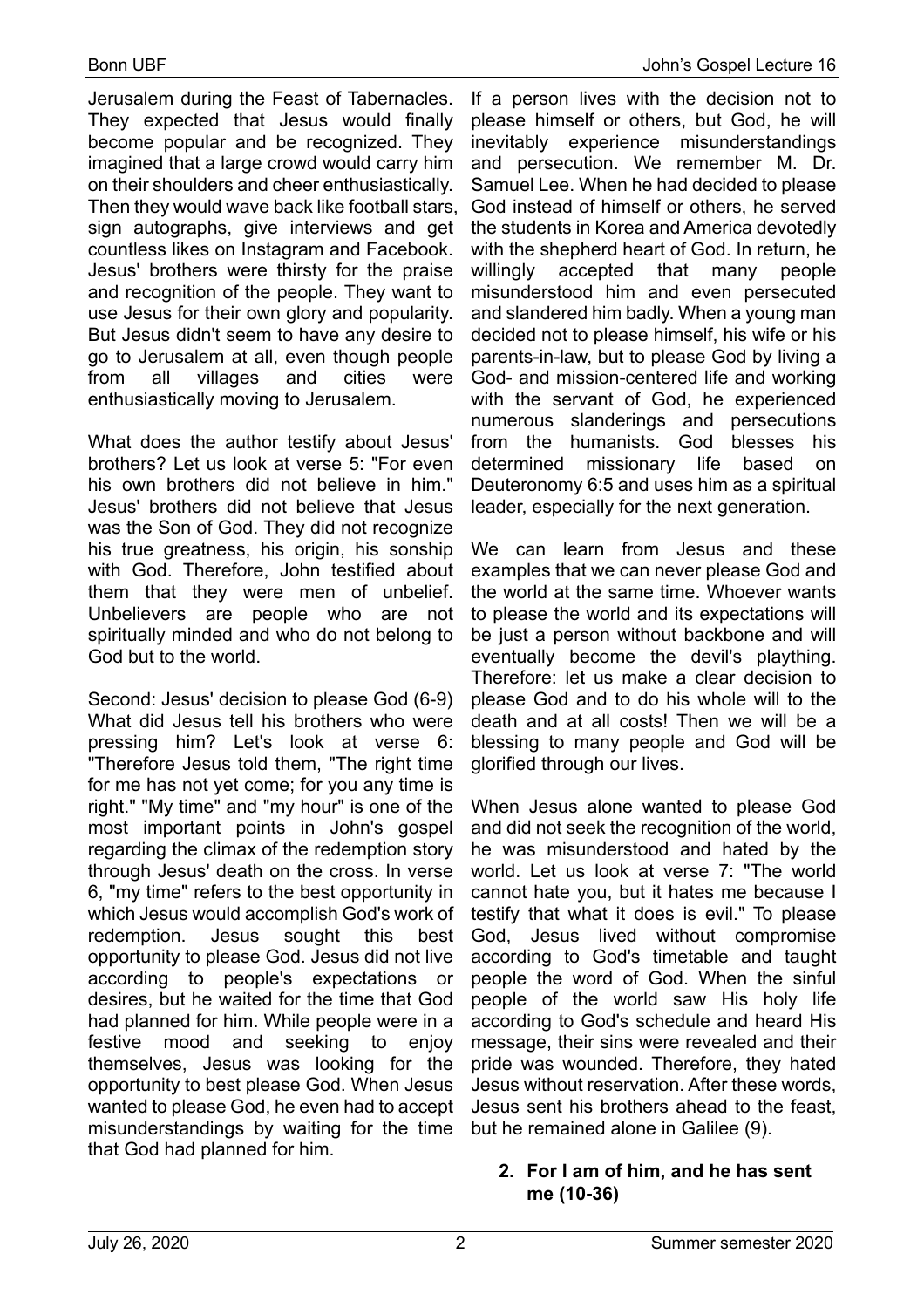First: The teaching of Jesus came from God (10-16)

Let's look at verse 10: "However, after his brothers had left for the Feast, he went also, not publicly, but in secret." When Jesus went up to Jerusalem in secret, there were various controversial opinions about him. The Jews thought that he should appear at this important feast and make clear whether he was the Christ or not. Some held Jesus in high esteem and others considered him a seducer of the people (12:13). They did not know exactly who Jesus really was and had only superficial knowledge about him. Also, no one wanted to make a clear commitment to Jesus because they were afraid of the religious superiors. Let us look at verse 14. In the middle of the feast, Jesus went up to the temple and taught the people the Word of God. How did the people react to this?

Verse 15 says: "The Jews were amazed and asked, "How did this man get such learning without having studied?" Behind this statement was the anguish of the Jewish leaders. They were amazed that Jesus' words had authority. They were all successful men of learning. They tried to amaze people by their speech. But whenever they made a speech, one by one, people began to open their mouths, yawn, and finally fall asleep. But when Jesus spoke, people were deeply touched by His words (Mark 1:27). When Jesus spoke, people's hearts were filled with joy and heavenly peace. Jesus' spiritual authority came from his faithful obedience to the Word of God, so that the people recognized that Jesus' teaching came from God (16). Let us love the Word of God from all our hearts, explore the Word of God daily through Bible study and factual study, and serve young people in spiritual power with the Word of God.

Second: Jesus chose the will of God (17-20) Let's look at verse 17: "If anyone chooses to do God's will, he will find out whether my teaching comes from God or whether I speak on my own." Many people doubt that Jesus' words are God's words. They do not want to give up their own opinion and imagination. In this verse Jesus teaches us that when a

person decides to do the will of God, he can clearly see that Jesus' word is the truth of God. Jesus also teaches us here that a decision of faith shows the innermost motive and goal of a person's life.

We remember Moses. When he made the decision to give up his own honor and glory as an Egyptian prince and suffer along with his enslaved people, he revealed that he did not want to live for himself but for the glory of God and for his people (Heb 11:24, 25). Mother Sarah Barry decided at the age of 25 to go as a missionary to poor post-war Korea and serve the desperate Korean students with the Gospel. She held fast to her decision in all situations, renounced her marriage dream and selflessly served the world mission. She was able to do so, because she had decided from her heart not to live for herself, but for the glory of God and for the salvation of the young people.

In a similar way, our Lord Jesus chose to renounce all his honor and glory as the heavenly Prince of God and to do the will of God, even if it meant that he had to humble himself endlessly as a servant of man and give his own life for the salvation of rebellious, sin-slaving people. It was a path of thorns and the cross. It was a path of surrender and endless suffering. But Jesus chose the way of God because he loved God. As a result of his decision he had to be crucified. But Jesus was not sad, but rather prayed to God: "Father, forgive them, for they do not know what they are doing." (Lk 23:34a). Let us reflect on whether we have clearly decided to do the will of God in obedience to faith. We live in a society where people constantly seek their own advantage and honour. Let us examine our hearts, our minds, whether we are determined to take upon ourselves all persecutions, all misunderstandings, all sufferings and the pressures of the world to do the will of God in our generation. As long as we live in dependence on the reaction and opinion of the people without a decision of faith, we can neither recognize what the will of God is nor fulfill God's will. Then we are like those who serve their own purpose, filling their own stomachs, perhaps walking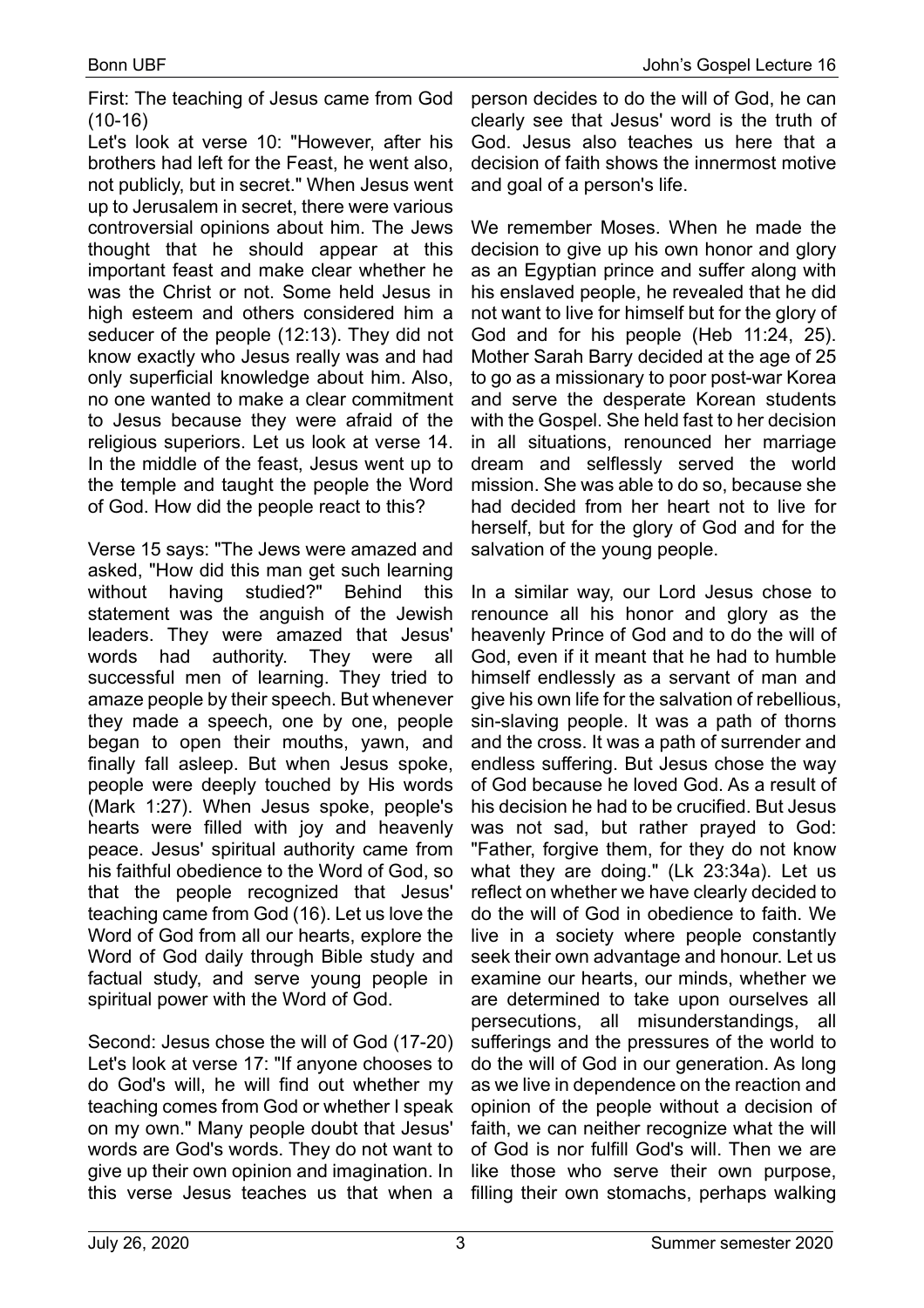in the work of God for a time, but in the end running away and getting lost.

Let us read verse 17 again: "If anyone chooses to do God's will, he will find out whether my teaching comes from God or whether I speak on my own." No one needs to sit in uncertainty, doubt or disbelief. We may choose to obey a word of God and do God's will. When the priest Ezra made a life decision for the will of God to study and do the word of the LORD and teach commandments and rights in Israel (Ezra 7:10), God used him very preciously for spiritual revival in Israel. May God grant us the holy desire to do His will in our generation.

Let's look at verse 18: "He who speaks on his own does so to gain honor for himself, but he who works for the honor of the one who sent him is a man of truth; there is nothing false about him." It is a temptation for every servant of God to speak from himself and seek his own glory. The Devil fights very hard to have servants of the Word preach their own word instead of God's word. That is why we must pray constantly for the preachers of the Word and participate in their spiritual struggle so that they may preach God's Word as God's Word - without any compromise. We must also seek God's glory in all things alone, even if it means that people reject us, criticize us or want nothing to do with us. When God gave Ezekiel the commission to preach to his people, the LORD said to him in Ezekiel 3:7-9, "But the house of Israel is not willing to listen to you because they are not willing to listen to me, for the whole house of Israel is hardened and obstinate. But I will make you as unyielding and hardened as they are. I will make your forehead like the hardest stone, harder than flint. Do not be afraid of them or terrified by them, though they are a rebellious house."

From Jesus we learn that he did not speak a beautiful teaching to the ears of the people. Nor did he ever seek the honor or recognition of the people. From the beginning he did everything for the glory of God. That is why his sermon had authority. His spiritual authority came from his decision to devote

himself completely to the will of God and to give himself completely to it. God gives his spiritual authority to those who have chosen him. Spiritual authority cannot be acquired by any human work or merit. Nor by material wealth or worldly success. Jesus obeyed the will of God to the end. His spiritual authority came from his obedience. His authority testifies that He is the Christ, the Son of God, sent from heaven by God.

Third: Jesus was misunderstood and persecuted because of his shepherd heart (21-24)

Let us look at verses 23 and 24: " Now if a child can be circumcised on the Sabbath so that the law of Moses may not be broken, why are you angry with me for healing the whole man on the Sabbath? Stop judging by mere appearances, and make a right judgment." In the time of Jesus, the Jews circumcised their sons even on the Sabbath so that their sons would receive God's blessing, and they never thought that they had broken the law of Moses. But in reality they transgressed the law of the Sabbath by their circumcision, because this law of circumcision did not come from Moses but from Abraham, the patriarch of faith (Gen 17:23). Their actions and assertions were contradictory in this sense. It is said that the famous American president Jefferson taught his people to give freedom to slaves. But he himself had 70 slaves in his house for his field work. The Jews who broke the Sabbath Law by circumcising their sons wanted to kill Jesus on the grounds that Jesus had broken the Sabbath Law by healing the man who had been sick for 38 years. But Jesus had not broken the Sabbath Law when he practiced the mercy of God according to the Law of God and healed a hopelessly paralyzed man. Although Jesus knew that it was the Sabbath, he healed the man because he had a burning shepherd's heart for him. Because of the healing of this pitiable man, Jesus was in danger of receiving all sorts of misunderstandings and persecution and even being killed. But that did not matter to Jesus. Jesus' heart burned to heal people spiritually, to deliver them from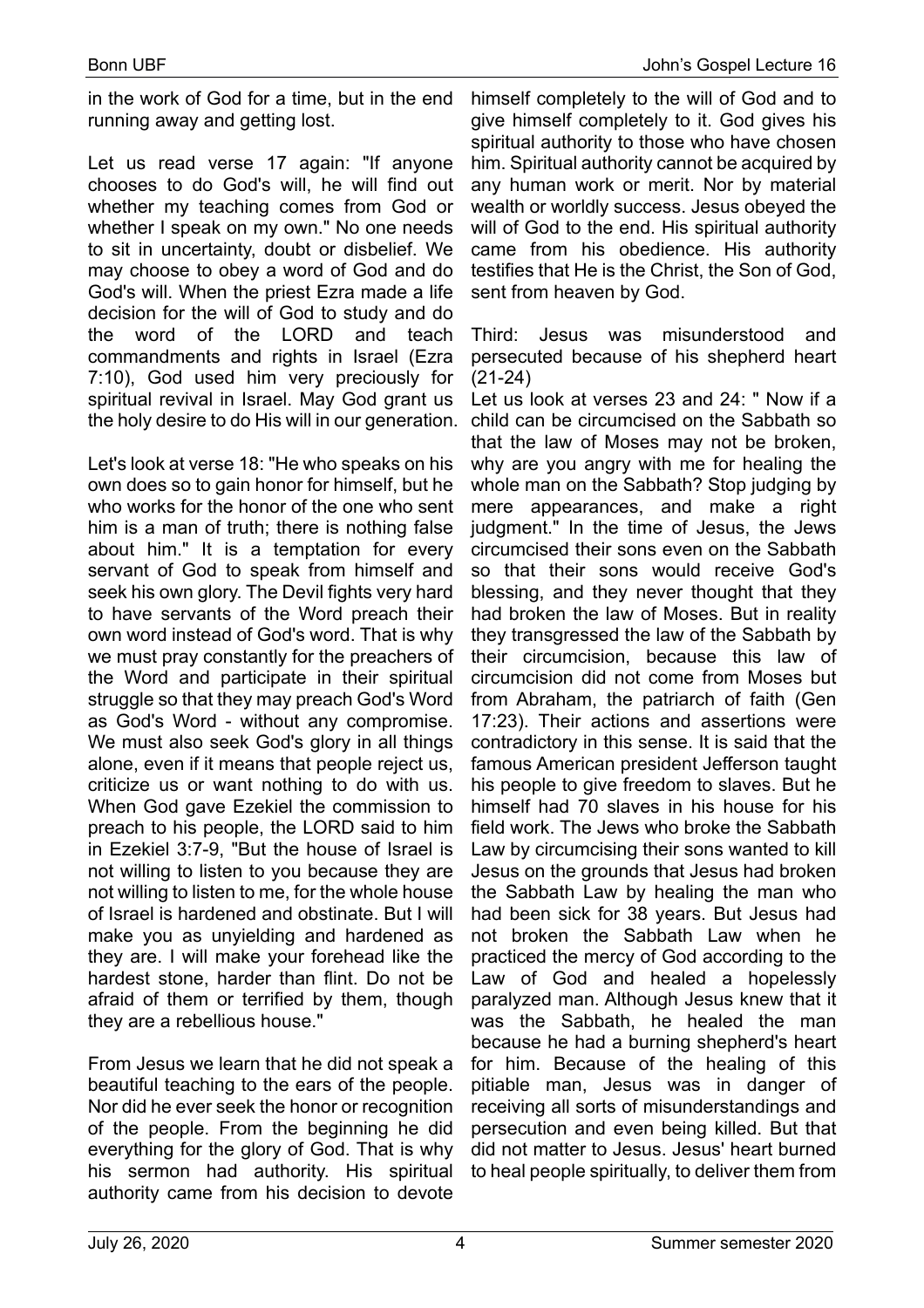their burdens of sin and to give them eternal life.

When God's servant missionary Peter came to Bonn 40 years ago, he served many sinsick and desperate students who could not find hope in their lives. He helped them with prayer and God's Word and through the community of life until they were restored by the love of God, even completing their studies and beginning a life for the glory of God. But although he gave his life for the salvation of the students, he was slandered and accused like an evildoer. But even today he is determined to dedicate his whole life to the salvation of young people, also for the spiritual growth and education of the next generation, and to give his life for the spiritual renewal and revival in Germany, Europe and even into the Muslim world.

May God give us a personal decision of heart and faith to make the goal of Jesus' life, to please God, also our clear goal in life. If we live with this goal, we must not expect to please people, let alone to receive their glory. We will be misunderstood, criticized, even persecuted by the world. As we read in John 15:18-21, Jesus did not give his disciples any illusions. He said: "If the world hates you, keep in mind that it hated me first. If you belonged to the world, it would love you as its own. As it is, you do not belong to the world, but I have chosen you out of the world. That is why the world hates you. Remember the words I spoke to you: 'No servant is greater than his master.' If they persecuted me, they will persecute you also. If they obeyed my teaching, they will obey yours also."

Fourth: Jesus testified that he is the Christ (25-36)

Let's look at verses 25 and 26: " At that point some of the people of Jerusalem began to ask, "Isn't this the man they are trying to kill? Here he is, speaking publicly, and they are not saying a word to him. Have the authorities really concluded that he is the Christ?" Some people wondered if the religious leaders had recognized Jesus as the Christ. They were very confused. Out of

confusion, they discussed back and forth whether he could be the Christ and what would be in favor and what would be against. When Jesus heard about their confusion, he testified of himself that he is the Christ. Jesus testified that he came from God and that he is the true Son of God. Let us read verses 28 and 29: "Then Jesus, still teaching in the temple courts, cried out, "Yes, you know me, and you know where I am from. I am not here on my own, but he who sent me is true. You do not know him, but I know him because I am from him and he sent me." Here Jesus testified that he did not come in his own name nor on the basis of his own idea, but obeyed the sovereign will of God.

Let's look at verse 30: "At this they tried to seize him, but no one laid a hand on him, because his time had not yet come." The unbelief and malice of the Jewish leaders was very surprising. Through Jesus' clear testimony they became all the more unbelieving and tried to take Jesus captive. But they could not do so because God did not allow them to do so. This scene gives us the impression that darkness rules the world and that the servants of the devil have the upper hand over the history of mankind. But it is indeed not so. The darkness is not an independent power that could simply destroy God's work and God's people. God is Lord and everything happens only as far as God allows it. Jesus then and also we today are not dependent on fate, but we know ourselves in every situation, also in every storm of life, in God's mighty hand. We live in a dark world. Every day we experience the influence of godless and satanic teachings, such as godless humanism, materialism and genderism. Yet God's work is happening right in our midst. Through the Junior Leadership Camp we saw the work of the Spirit of God in our next generation, that God used them as powerful preachers of the Word of God. Despite the dark world and despite the Corona pandemic, God will also use the coming GLEF 2020 very preciously to establish global spiritual leaders among the next generation who are ready to follow Jesus, obey His Word, preach God's words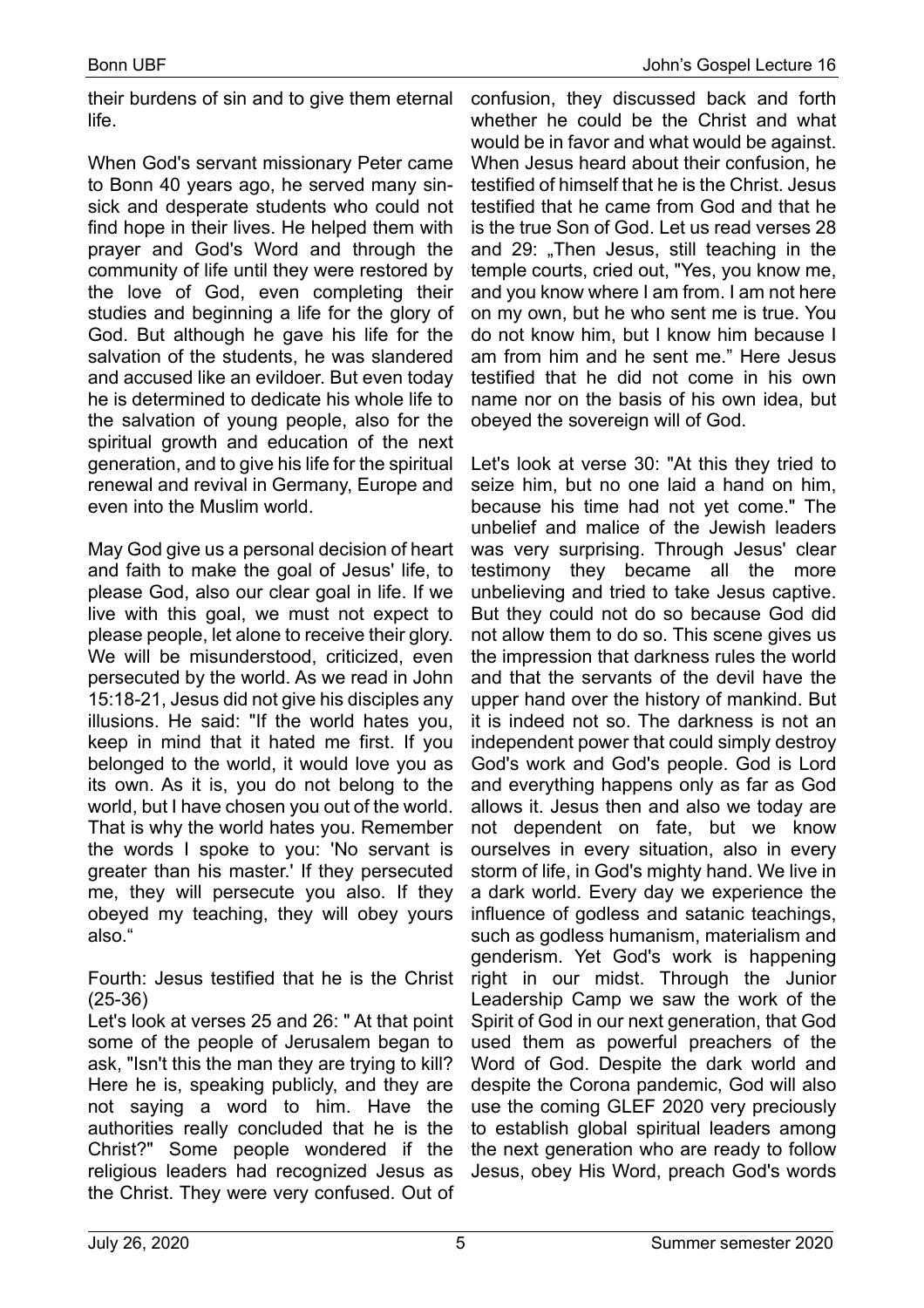Let's look at verse 31: "Still, many in the crowd put their faith in him. They said, "When the Christ comes, will he do more miraculous signs than this man?" In this passage, Jesus clearly testified to the confused crowd that he is the Christ. Why is Jesus the Christ? The Gospels say that He alone opened the eyes of the blind, healed the terminally ill, and preached the joyful, hopeful message of eternal life to those who were wretched under the power of sin. His whole life, his words, his teaching, his work, his miracles, his voluntary atoning death and resurrection, and the fulfillment of the Scriptures through his life reveal that he is the Christ. This passage says that Jesus is the Christ because He was sent by God. The expression "who sent me" is repeated here five times (16, 18, 28, 29, 33). God fulfilled His promises by sending Jesus into the world to complete His plan of salvation for the world. In his great mercy, God sent his only begotten Son into the world to deliver people from the power of sin and death. God sent Jesus into the world as the promised Saviour to open the door to the Kingdom of God and to bring us back to the eternal Kingdom of God (29.33). If we believe that Jesus came from God, we can be changed into spiritual people.

In this passage we have learned that by doing the will of Jesus we can clearly see whether Jesus' teaching is from God and is God's truth. We have also learned from Jesus to live with the purpose of life to please God and to live for God's glory. If we do God's will and live for God's glory, we will experience the mighty work of God through us in this generation, despite misunderstandings and rejections by godless people.

## **3. Streams of living water will flow from within him (37-52)**

Let's look at verses 37 and 38: "On the last and greatest day of the Feast, Jesus stood and said in a loud voice, "If anyone is thirsty,

let him come to me and drink. Whoever believes in me, as the Scripture has said, streams of living water will flow from within him." Now the last and highest day of the feast had come, when two main events took place. The ceremony of the Atonement and the ceremony of the pouring of the water. The priest went out to the spring of Siloah, accompanied by the sound of the trumpet, and filled a golden jar with water. He brought it back to the temple, where the water was poured out in the forecourt at the foot of the altar of burnt offering. The Jews remembered how God had once made the water flow out of the rock in the desert so that the whole people could drink from it (Exodus 17:6). Jesus' shepherd heart was burning. He saw that now at the end of the Feast of Tabernacles the people had experienced much, celebrated much and drunk much, but that their souls had remained empty and thirsty. Therefore, Jesus stood up and cried out (37b.38): "If anyone is thirsty, let him come to me and drink. Whoever believes in me, as the Scripture has said, streams of living water will flow from within him." Jesus wanted to give the crowd to drink the living water so that their soul thirst would be completely quenched. Jesus is the true rock of salvation for all men. He is the true fountain of salvation, who gives us the living water for our souls. We experience that in our time many people are thirsty. Thirsty for holidays, amusements, for wine, beer, parties and much more. Only Jesus alone can quench the thirst of the soul. There is no living water in this world except Jesus. Without Jesus the souls of men remain thirsty and empty. Psalm 42:2.3 says: "My soul thirsts for God, for the living God. When can I go and meet with God? My tears have been my food day and night, while men say to me all day long, "Where is your God?"

When Jesus said, "Whoever believes in me..." He said that we should not believe in Jesus because of any opinion or feeling, but because of the Scripture, because of the Word of God. Through Bible study, Jesus reveals Himself through His Word. Because of the Word of God, we are allowed to believe in Jesus. His death on the cross and his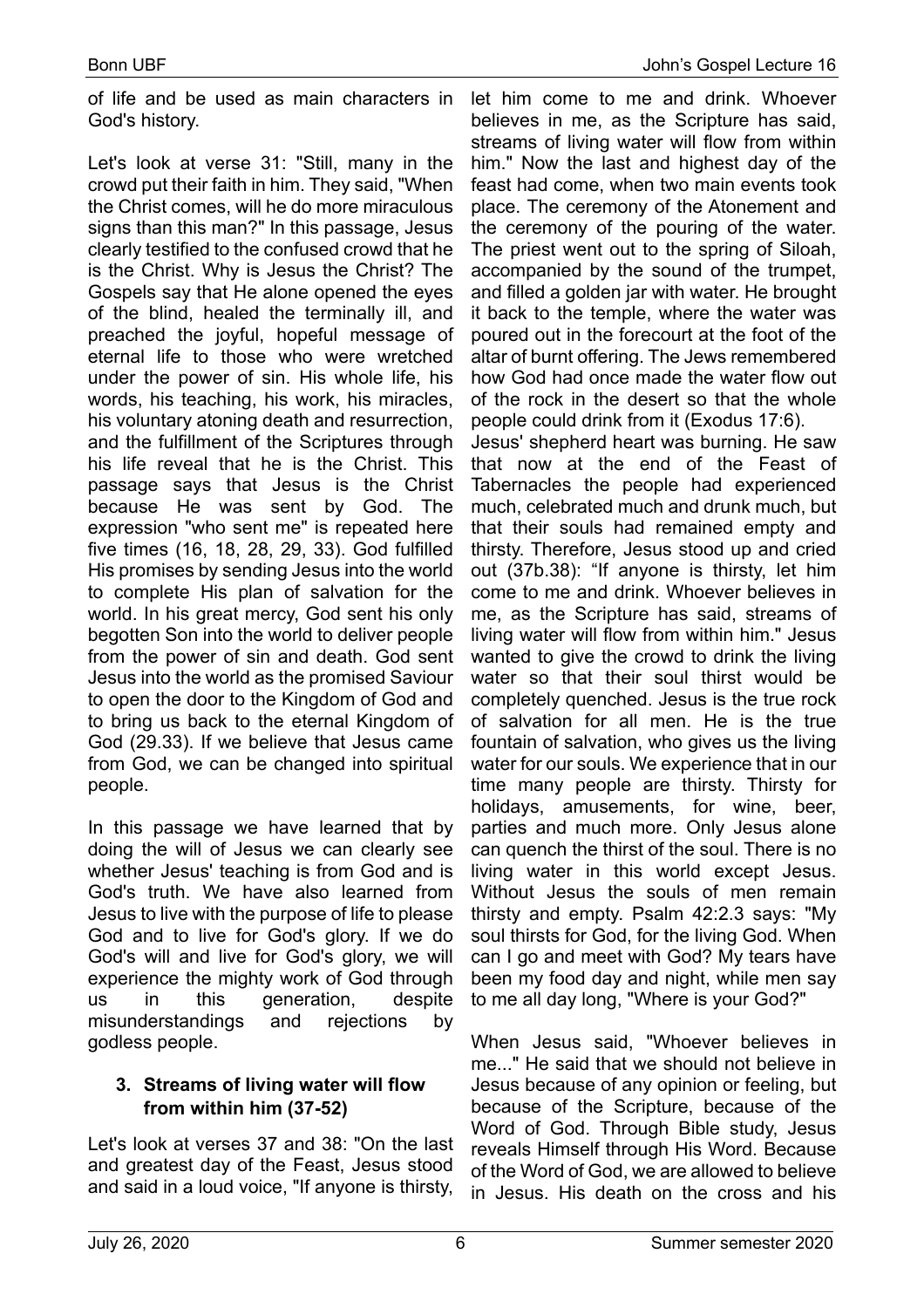resurrection change our lives by 180 degrees. The Holy Spirit makes us God's beloved children and God's holy people. The Holy Spirit constantly changes us in Jesus' image and makes streams of living water flow from our bodies.

The disciples of Jesus experienced the mighty life-changing work through the Holy Spirit. After Jesus' ascension to heaven, they were so fearful that they hid in the upper room. But when the Holy Spirit came upon them on the day of Pentecost, they were completely changed. Acts 2:4 says, "All of them were filled with the Holy Spirit and began to speak in other tongues as the Spirit enabled them." Peter, James, John, indeed all twelve began to preach in various foreign languages that they had never learned before. Acts 2:9-11: "Parthians, Medes and Elamites; residents of Mesopotamia, Judea and Cappadocia, Pontus and Asia, Phrygia and Pamphylia, Egypt and the parts of Libya near Cyrene; visitors from Rome (both Jews and converts to Judaism); Cretans and Arabs--we hear them declaring the wonders of God in our own tongues!" Amazed and perplexed, they asked one another, "What does this mean?""

George Whitefield (1714 - 1770) came from Gloucester, England. When he was two years old, his father died. He studied in Oxford, attended the Holy Club there, where he met John and Charles Wesley. At the age of 21 he converted and became a deacon and preacher. His changed life testified that streams of living water flowed from Whitefield to countless people. While the Anglican Church with its rituals remained in a state of paralysis, Whitefield preached in the open air to the common people and was able to shake the masses in Britain and America deeply. He preached some 30,000 sermons, led countless sinners to repentance and is considered the greatest evangelist after the apostles of the New Testament.

About 40 years ago, God led Korean nurses to Germany. Many had come to earn money for their poor relatives in Korea. But through

Dr. Lee's prayer and Bible study, they were set up as missionaries who courageously served the able students in Germany with the Word of God. The Holy Spirit worked mightily through them, so that streams of living water flowed to the German young people and many locals were set up as shepherds, Bible teachers and spiritual leaders.

We could also see the work of the Holy Spirit in the teenagers of the next generation this summer during the Junior Leadership Camp in Rehe. As God filled our teenagers Ezra, Andrea, Daniel, Sarah Grace, Peter Joseph and Sarah with the Holy Spirit in their messages, we could see and hear streams of living water flowing from them and God's living Word entering the hearts of all participants.

A young woman once lived to quench her own thirst in the world. But through Bible study and the spiritual servantship of the servant of God, she met Jesus and experienced the work of the Holy Spirit. Through Galatians 2:20b she received the living water from Jesus and became a new creature. Now streams of living water flow from her to numerous young women whom she faithfully serves through Bible study.

For many years I was thirsty for the transient waters of this world: for human recognition, success, money and career. Through God's initiative love and grace, I was allowed to meet Jesus as my Christ through Bible study and drink his living water. Through the Word of God from Luke 23:34a I personally experienced Jesus' unconditional and forgiving love. Faith in Jesus' death on the cross and his resurrection gave me the glorious certainty of new life. The Holy Spirit now makes me drink the living water of Jesus every day, so that the streams of living water continue to flow even through me to the intellectual students at the BRS College, in DE, EU and even into the Muslim world.

Let's look at verse 39: "By this he meant the Spirit, whom those who believed in him were later to receive. Up to that time the Spirit had not been given, since Jesus had not yet been